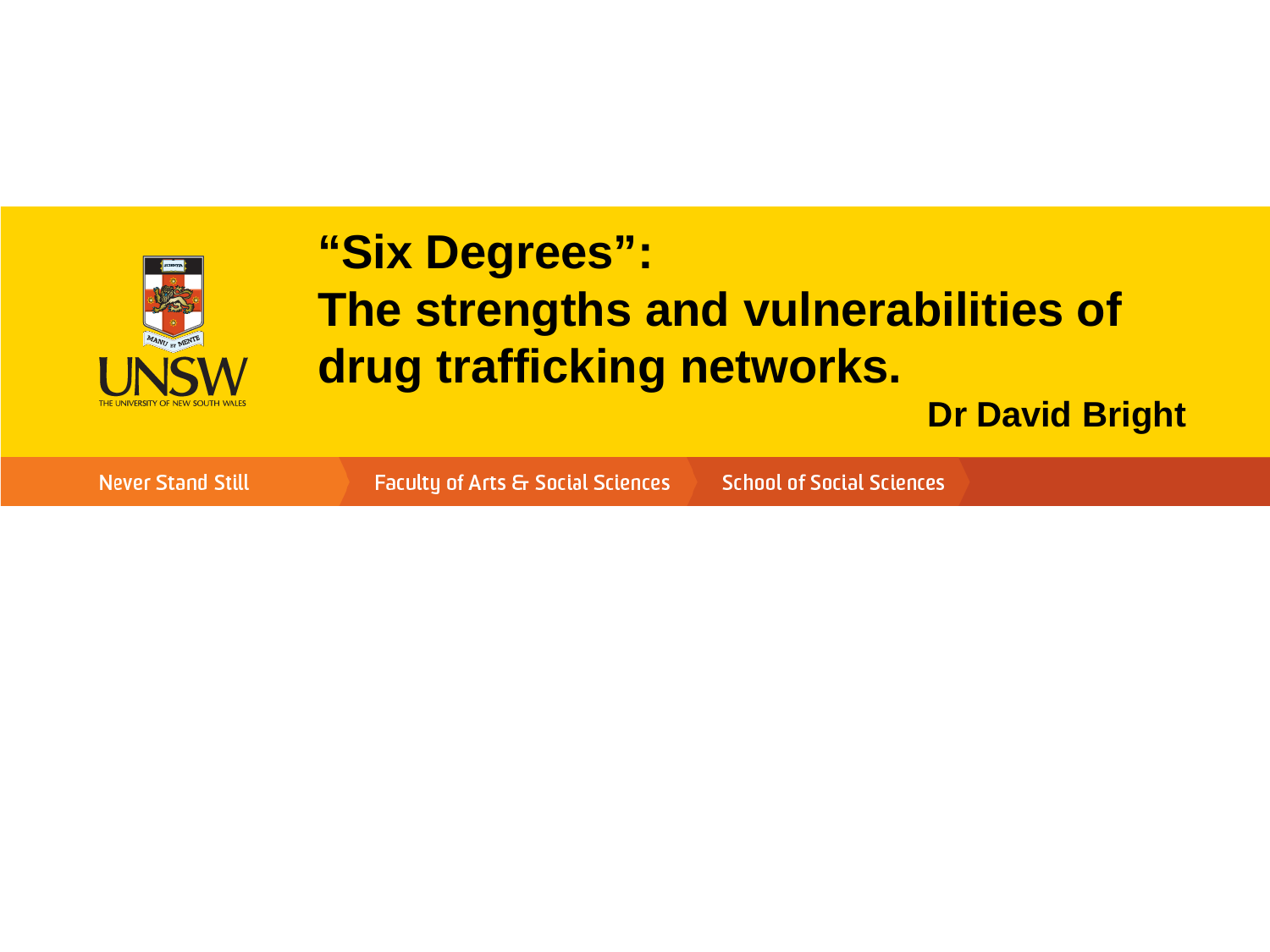# **Overview of presentation**

- 1. Intro to social networks and Social Network Analysis
- 2. Criminal networks 101
- 3. What makes criminal networks resilient/vulnerable
- 4. Simulation: Impact of law enforcement interventions
- 5. Summary and Conclusions

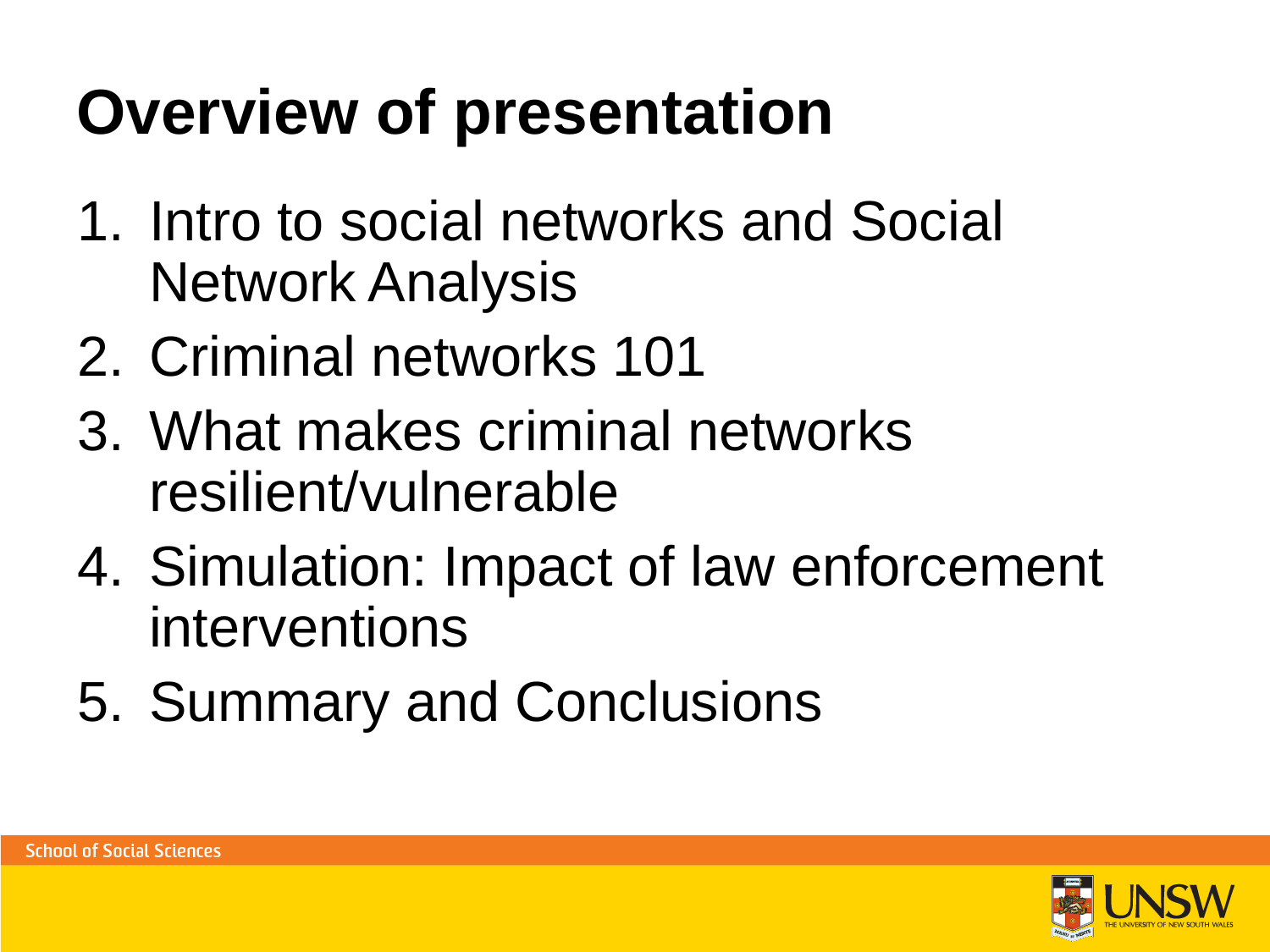## **Six degrees of separation**



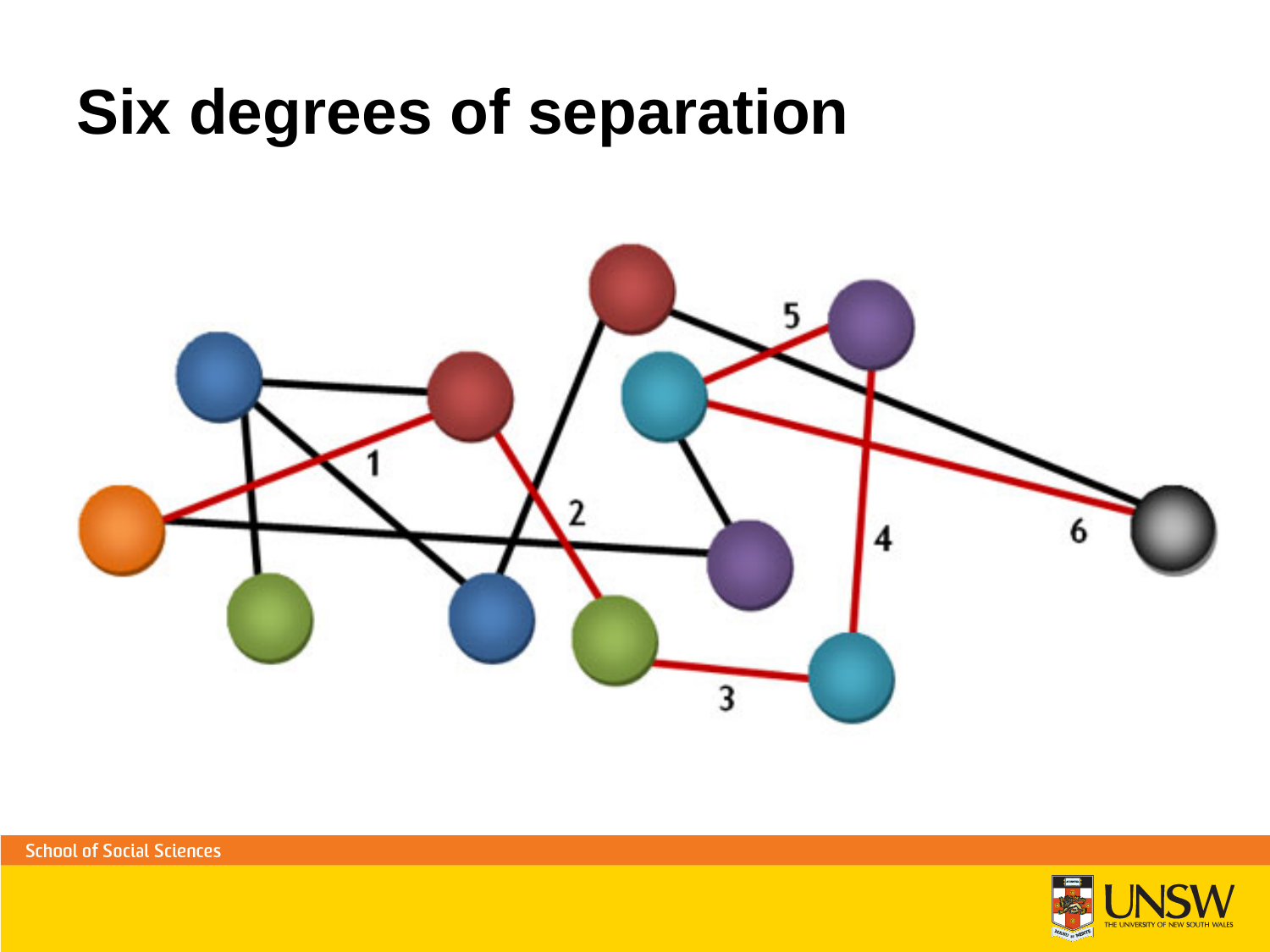# **Social Network Analysis**

- Theoretical
	- Interdependence among social actors
	- Patterns in relationships among a group of individuals
- Methodological
	- Analytical techniques
	- Mathematical models: pairwise relationships among a group of objects or people

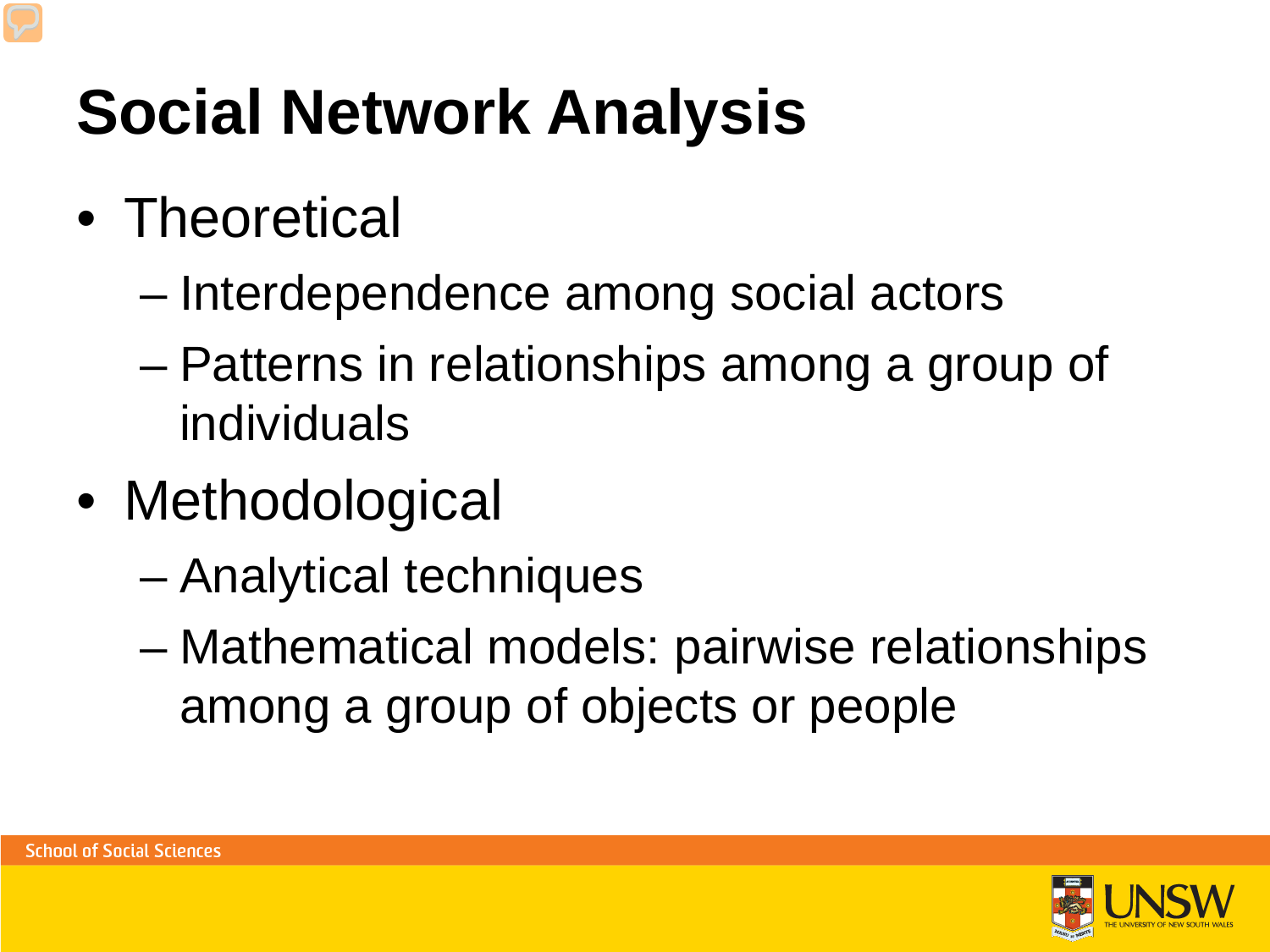## **SNA Measures: Centrality**



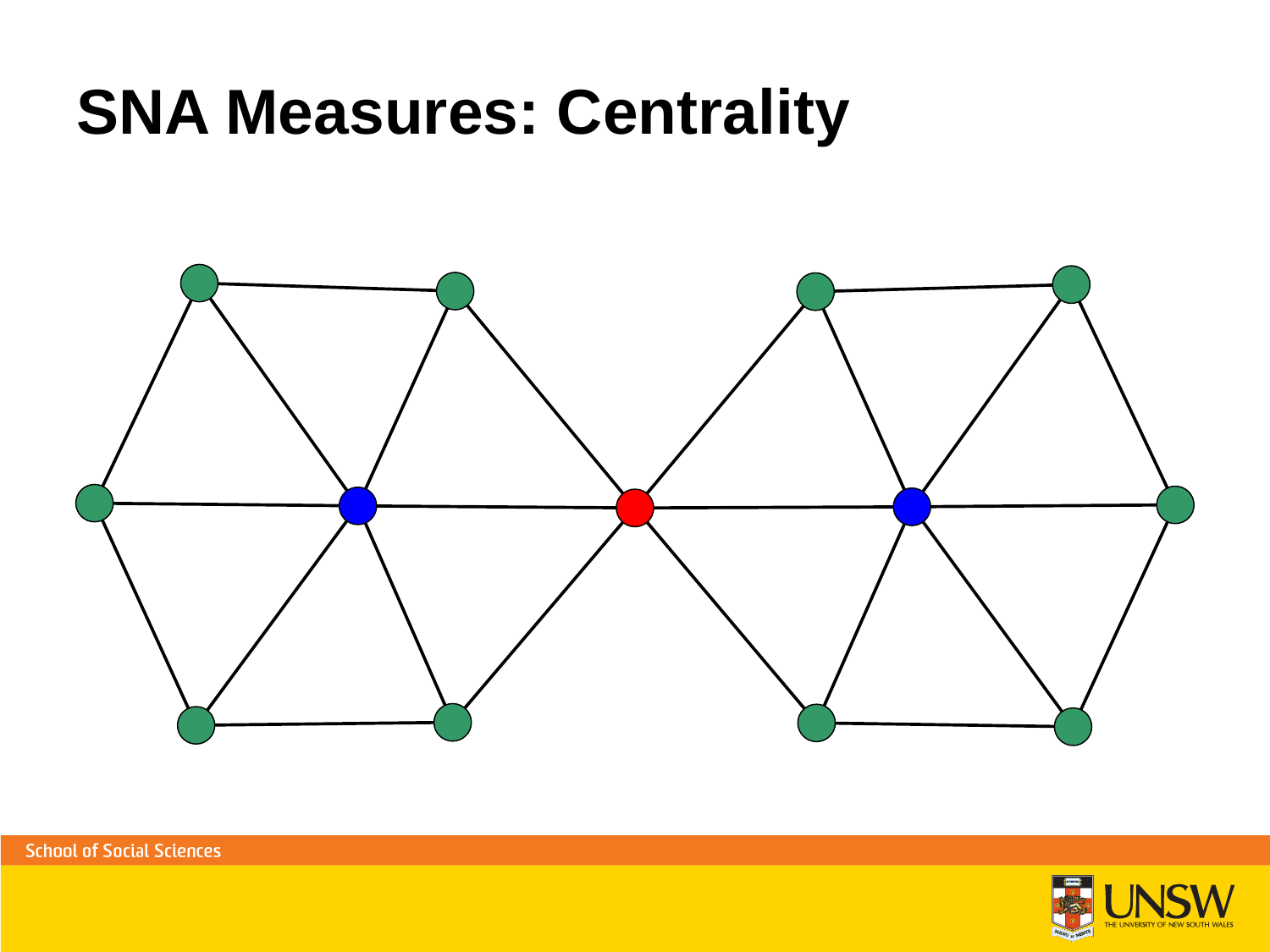# **Criminal Networks**

- Organised crime operates through fluid network structures, not hierarchies
- Covert settings demand specific interactions and relational features
- Focus on security:
	- Limit physical interaction
	- Buffers between individuals
	- Decentralisation of management

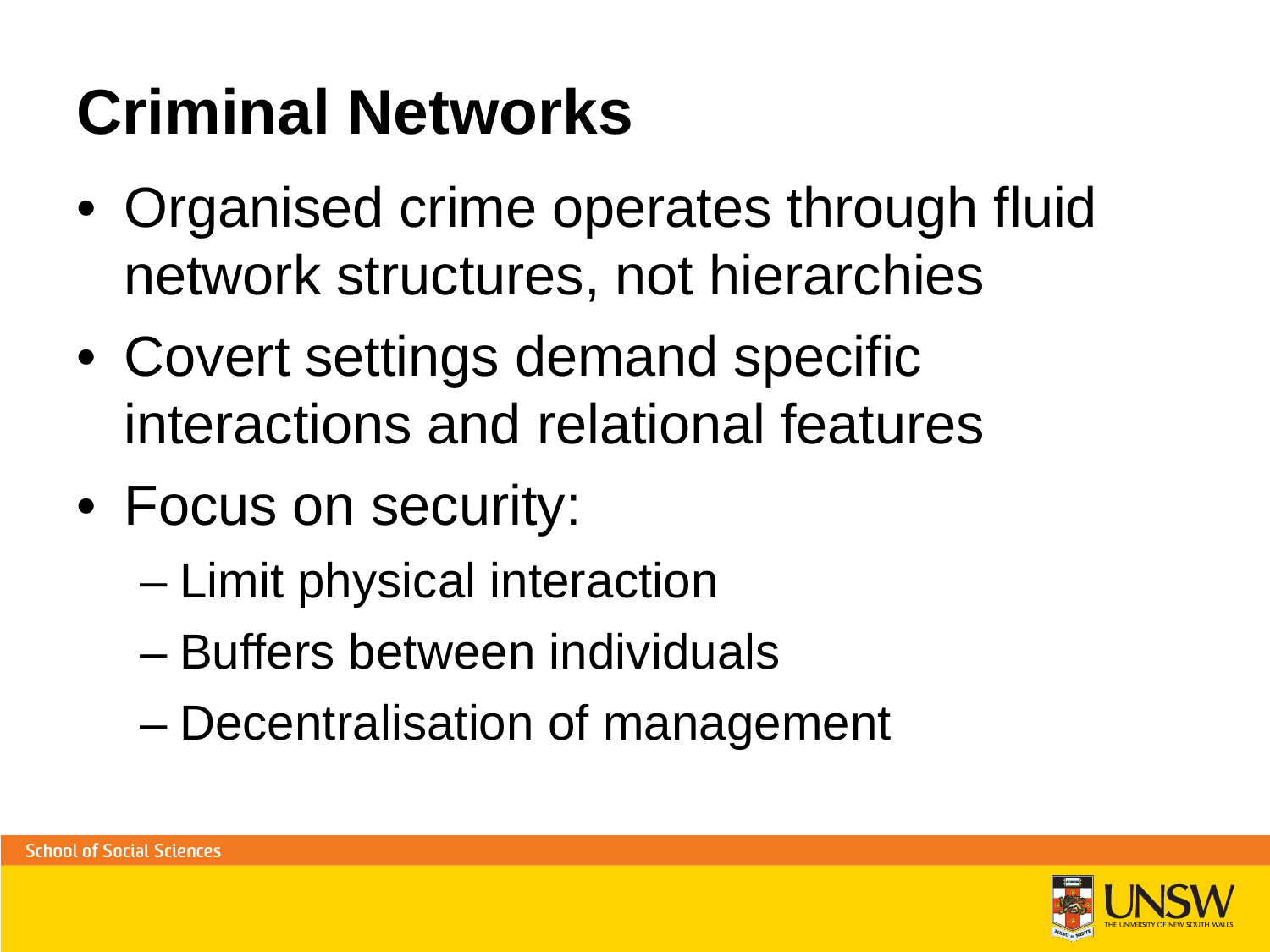# **Criminal networks: strengths**

- Facilitate flow of tangible/intangible commodities
- Flexible and dynamic
- Individuals can remain hidden
- Structure for resource pooling
- No central governing authority
- Networks can "learn"

**(e.g., Williams, 2001; Kenney, 2007; Morselli, 2009)**

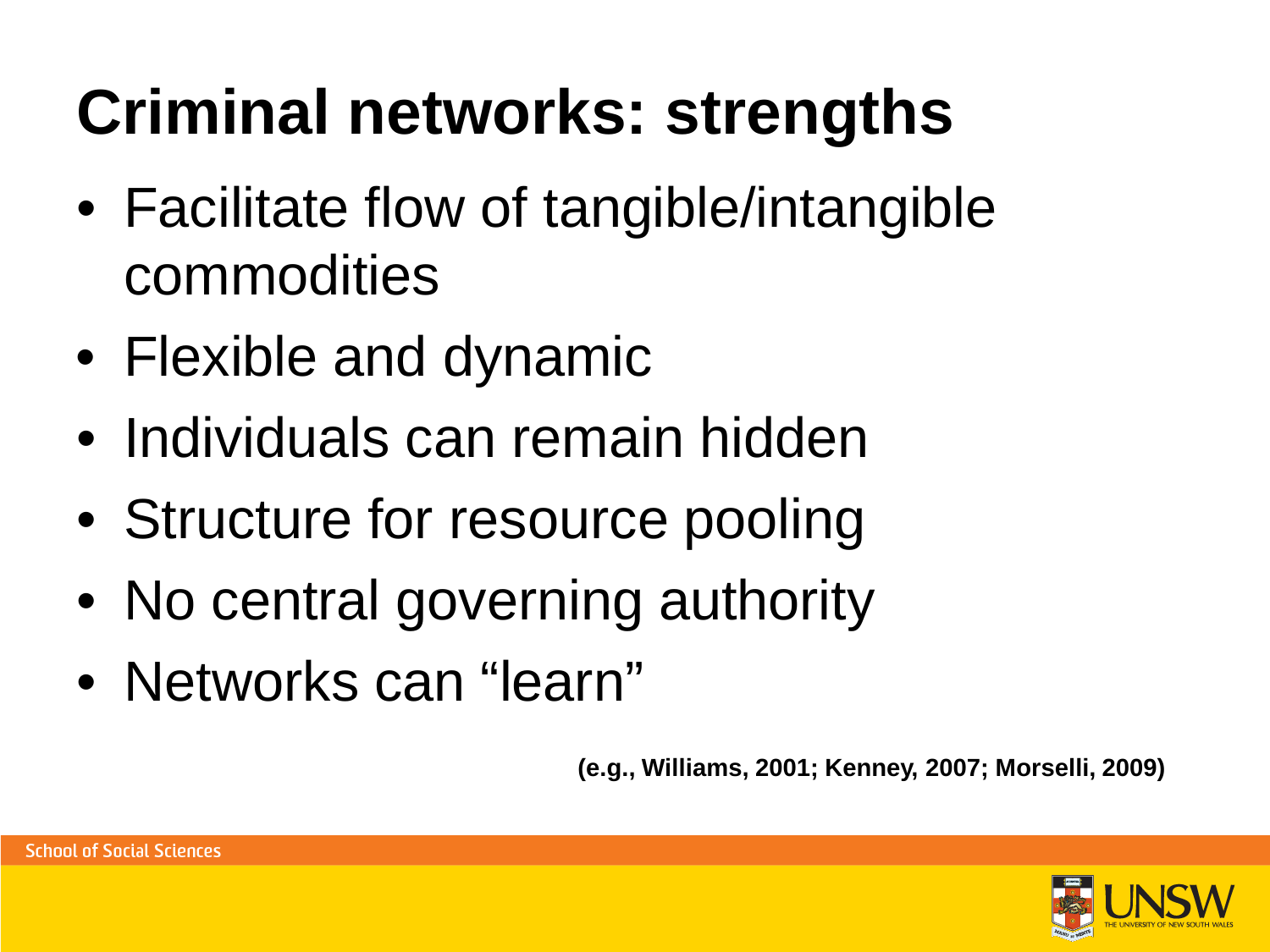# **Criminal networks: vulnerabilities**

- Efficiency-security trade-off
- Trust is critical
	- Larger networks sacrifice security
- Highly central nodes are vulnerable
- Arrest of one individual can cascade through network
- No central control (mistakes)
- Insulation from new ideas/information

**(e.g., Williams, 2001; Kenney, 2007; Morselli, 2009; Morselli & Giguere, 2007)**

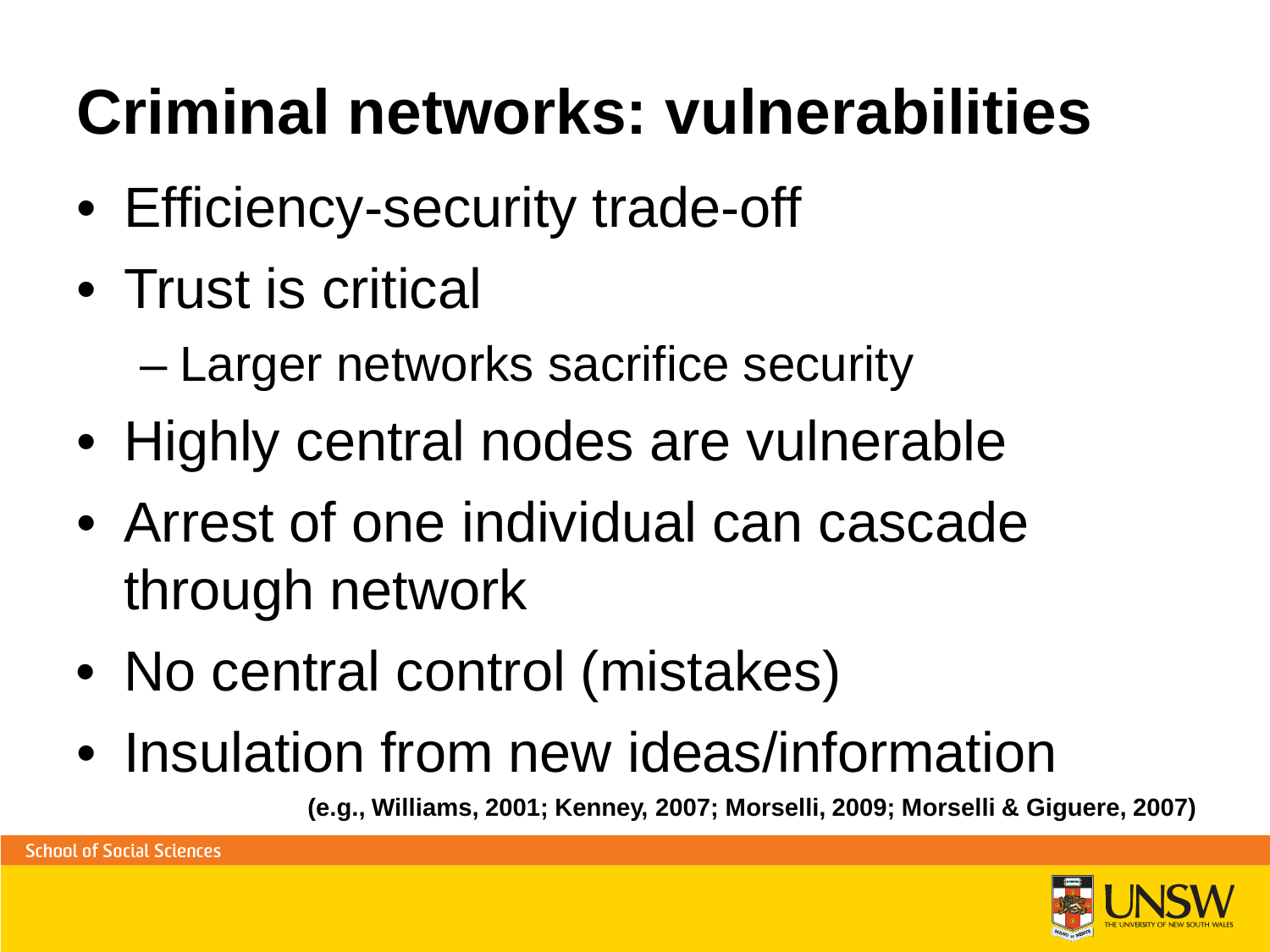### **Hubs as a potential weakness**



(source: Albert, Jeong, & Barabasi, 2000)

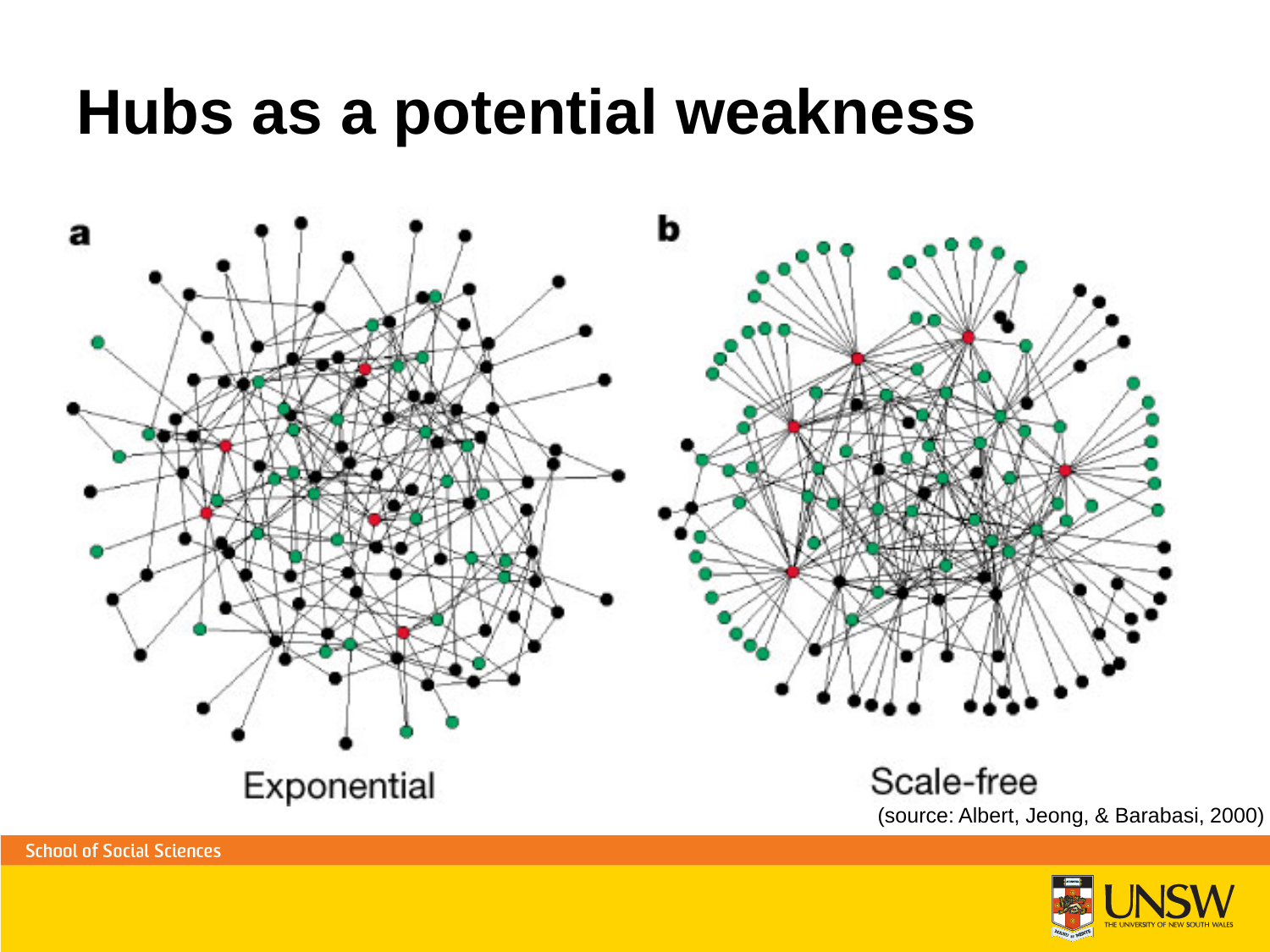## **Node attributes or roles**

| <b>Role</b>               | <b>Descriptor</b>                                                                                                                        |
|---------------------------|------------------------------------------------------------------------------------------------------------------------------------------|
| <b>Managers</b>           | Designated tasks to others, provided the funds for parts of<br>the drug trafficking operation, or to whom other individuals<br>reported. |
| Clan lab managers         | Managed the operation of clandestine laboratory sites.                                                                                   |
| Wholesale dealers         | Responsible for selling methamphetamine in single to<br>multiple kilogram lots.                                                          |
| <b>Resource providers</b> | Sourced chemicals and equipment required for the<br>manufacture of the drug.                                                             |
| <b>Specialists</b>        | Possessed specialist knowledge and skill in the<br>manufacture of methamphetamine.                                                       |
| <b>Workers/labourers</b>  | Paid a wage to complete tasks or follow orders.                                                                                          |
| Corrupt officials         | Occupied government positions and received bribes to<br>behave in corrupt ways.                                                          |

Adapted from Bright, Hughes & Chalmers (2012)

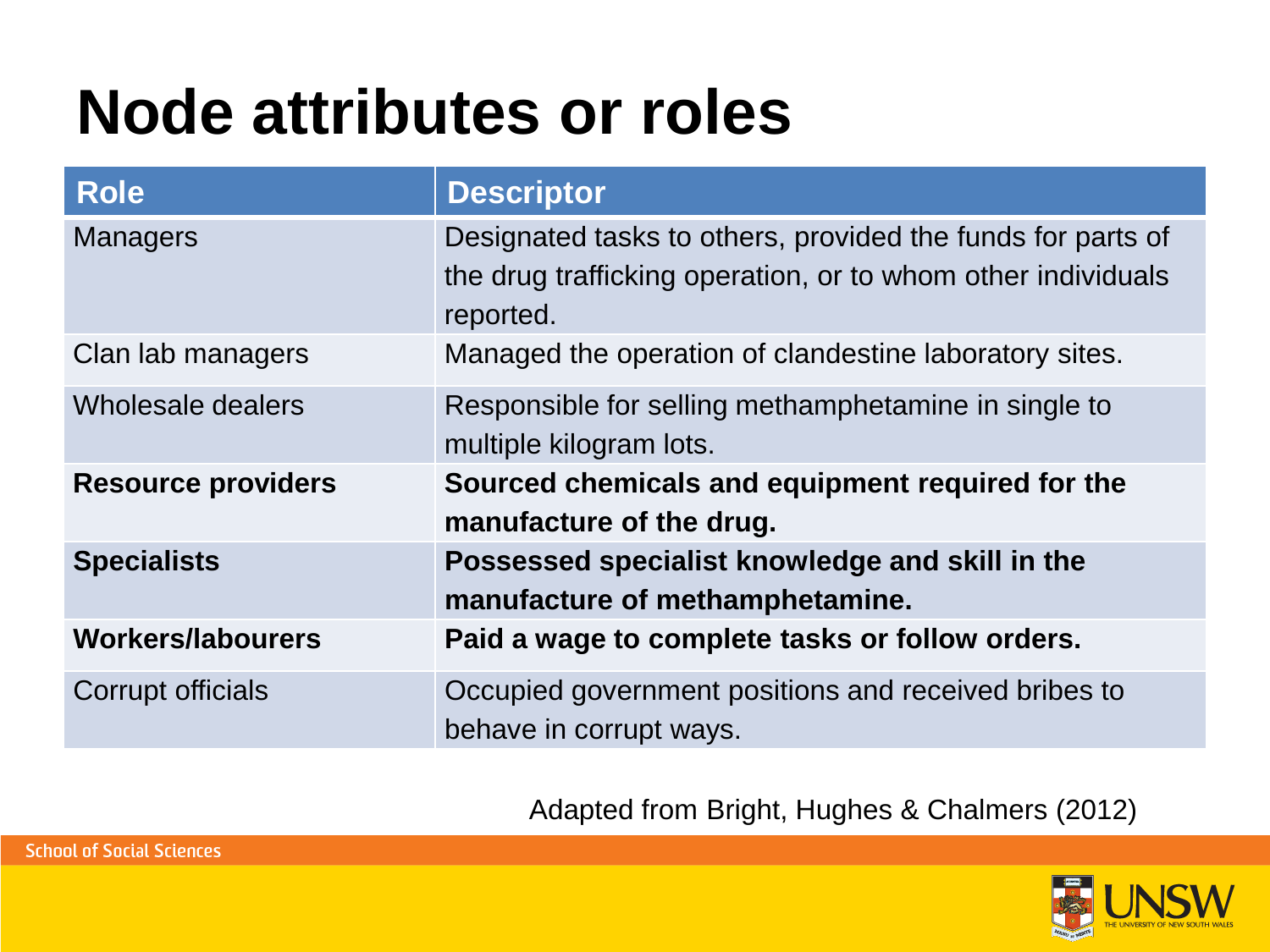## **Dismantling or disrupting criminal networks**

• "There are a limited number of people who have the network of contacts within the criminal underworld, and more importantly the level of trust that enables them to bring together the suppliers, investors, contractors, customers and the situational elements to conduct a successful importation." (Hawley, 2002; p. 46)

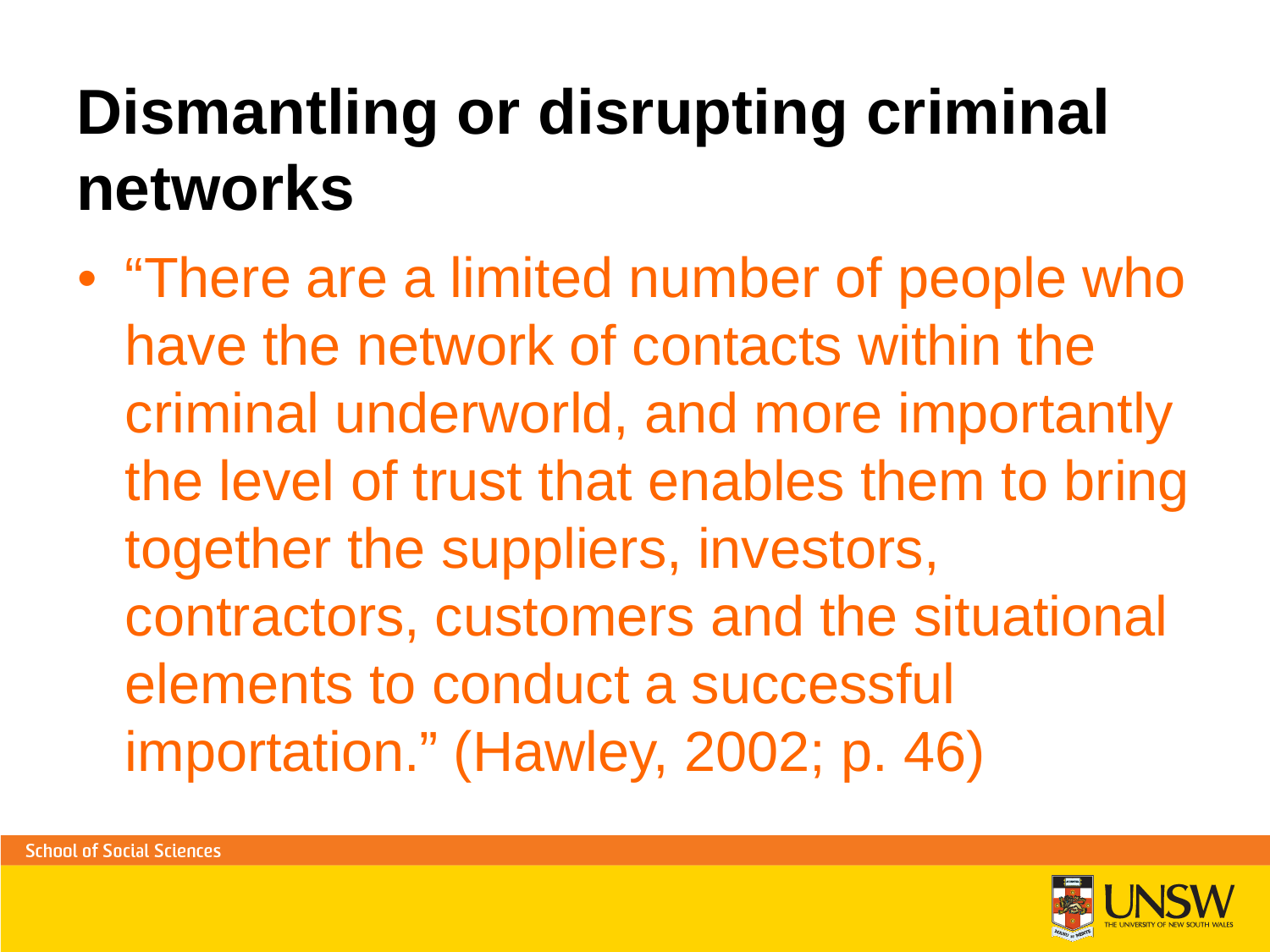## **So which nodes are "key" to the network?**



Adapted from Bright, Hughes & Chalmers (2012)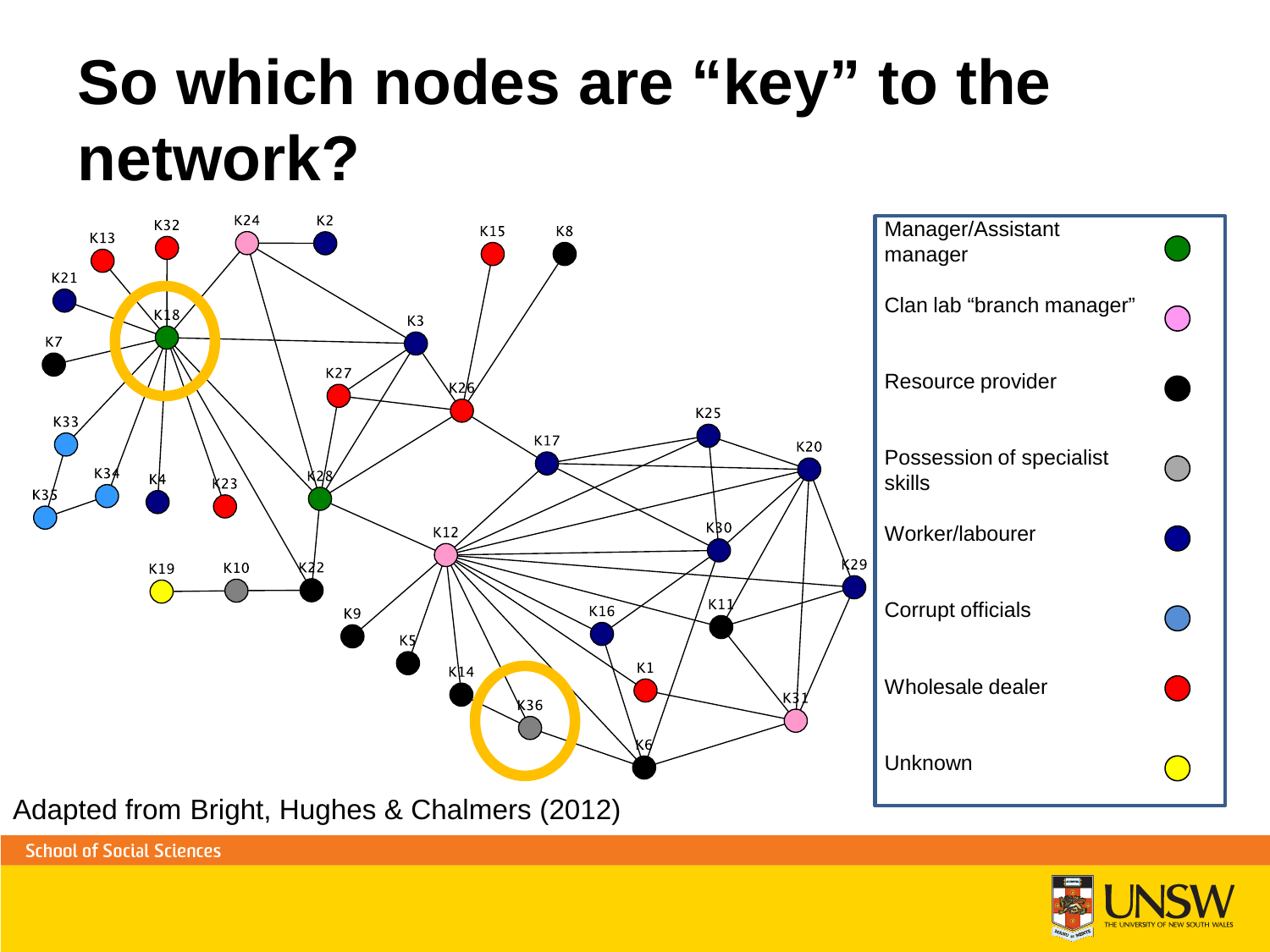# **Study: Law enforcement simulations**

(Bright, Greenhill, & Levenkova, 2011)

- Four law enforcement "interventions":
	- Target most connected nodes (high degree centrality)
	- Target nodes which play most important roles
	- Mix of centrality and role
	- Random
- Outcome measures
	- Number of nodes in the largest remaining connected component
	- Largest connected component + importance of remaining connected nodes

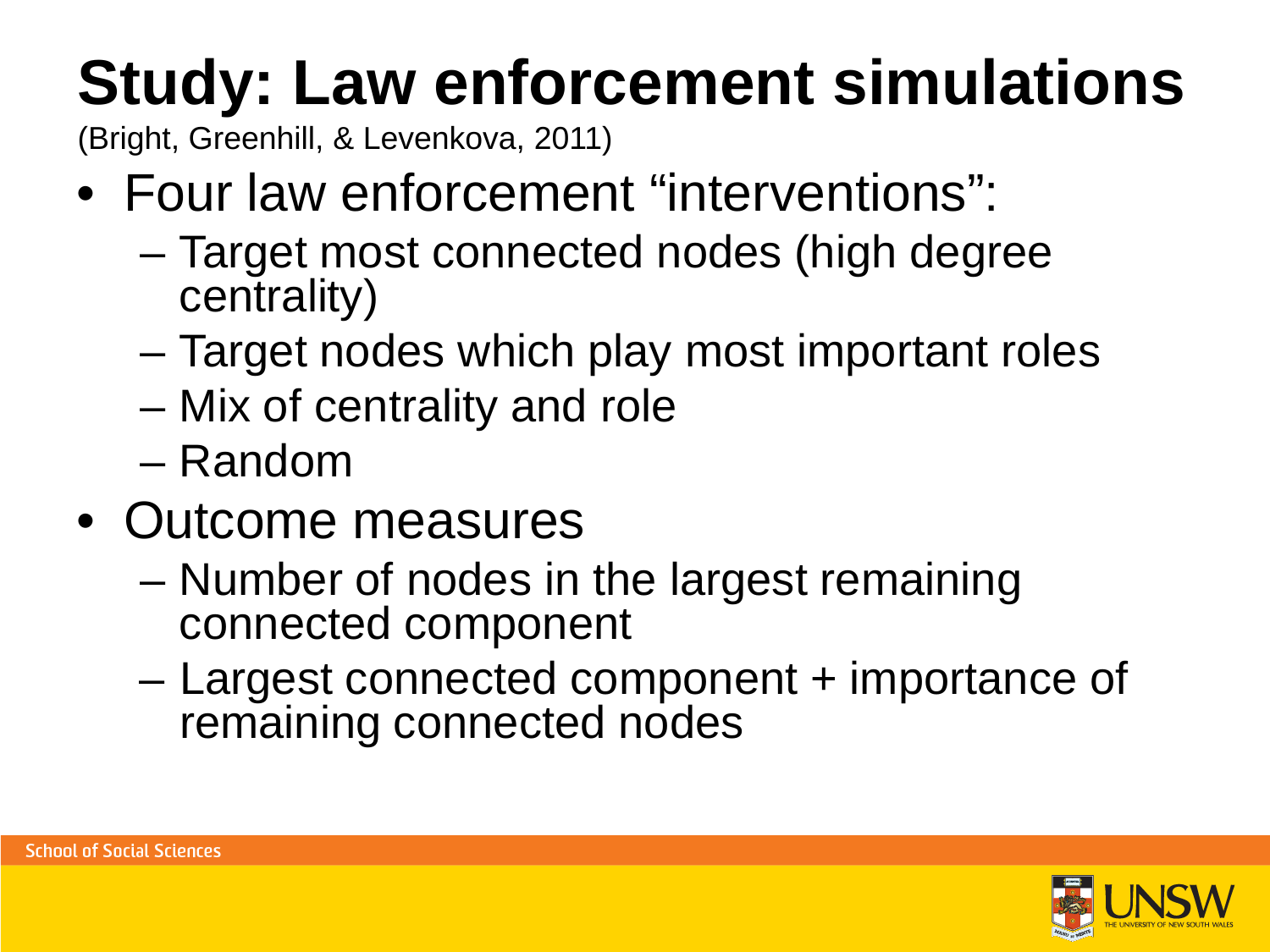

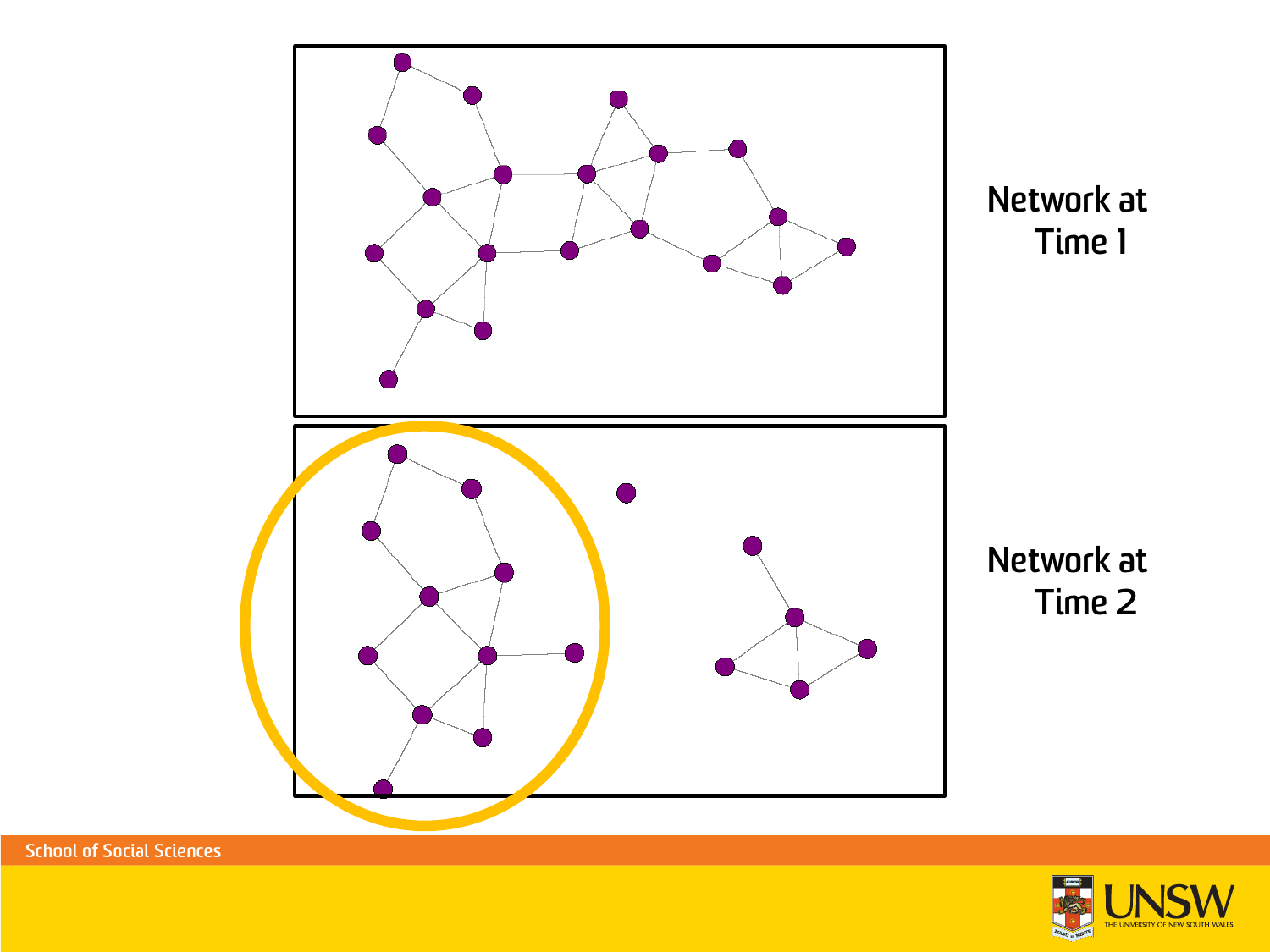# **Dismantle + Disrupt: What works?**

- Relatively effective:
	- Targeting nodes based on
		- degree centrality
		- degree + role
- Relatively ineffective:
	- Targeting nodes based on role only
- Limitations
	- No network adaptation
	- Too simplistic

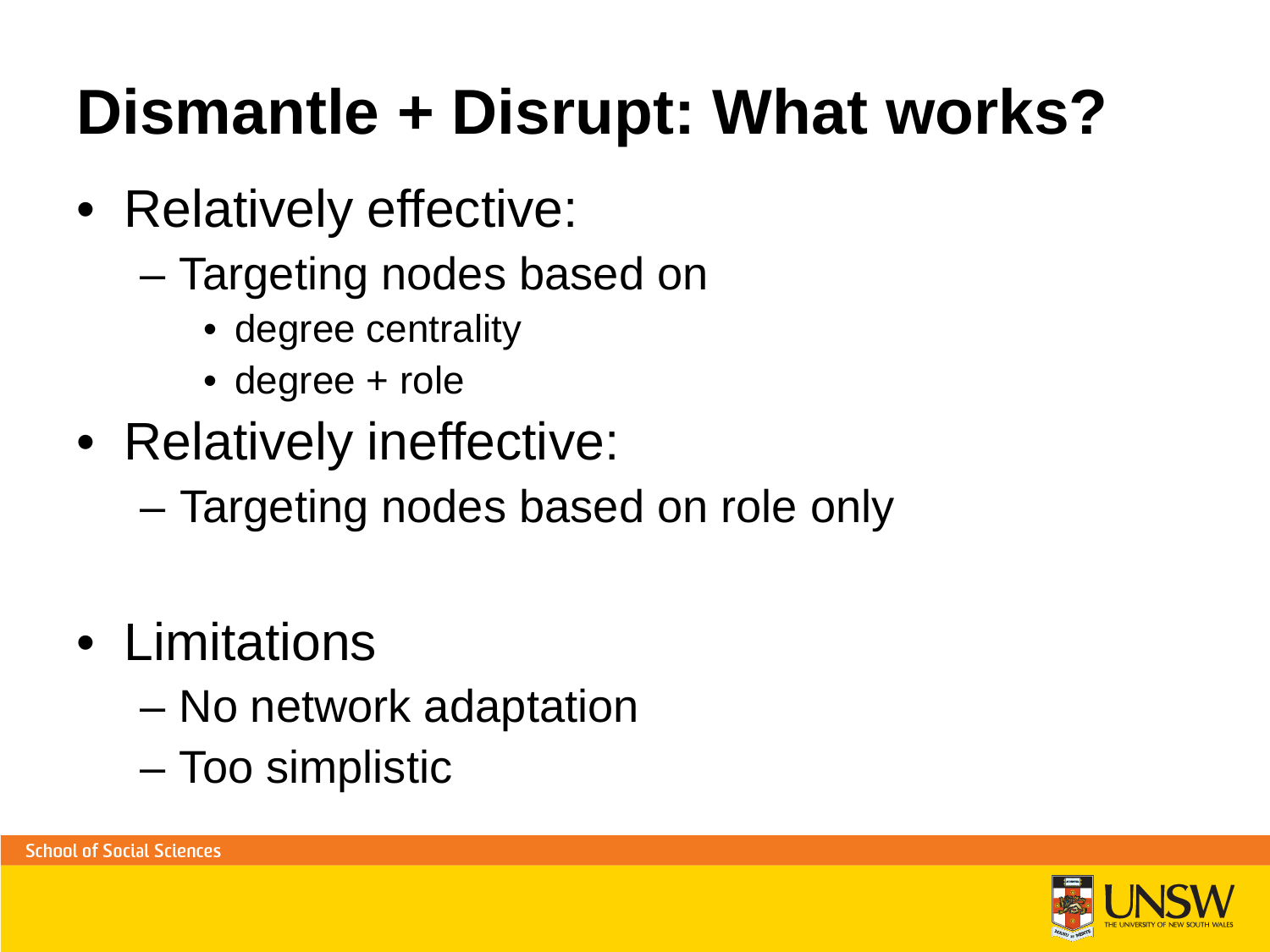# **Summary and conclusions**

- Networks as primary type of criminal grouping
- Criminal networks are
	- Flexible and adaptive
	- Vulnerable to targeted removal of hubs
- Pressing need for research collaboration
	- Law enforcement (criminal networks expertise)
	- Academic researchers (methodology/SNA expertise)